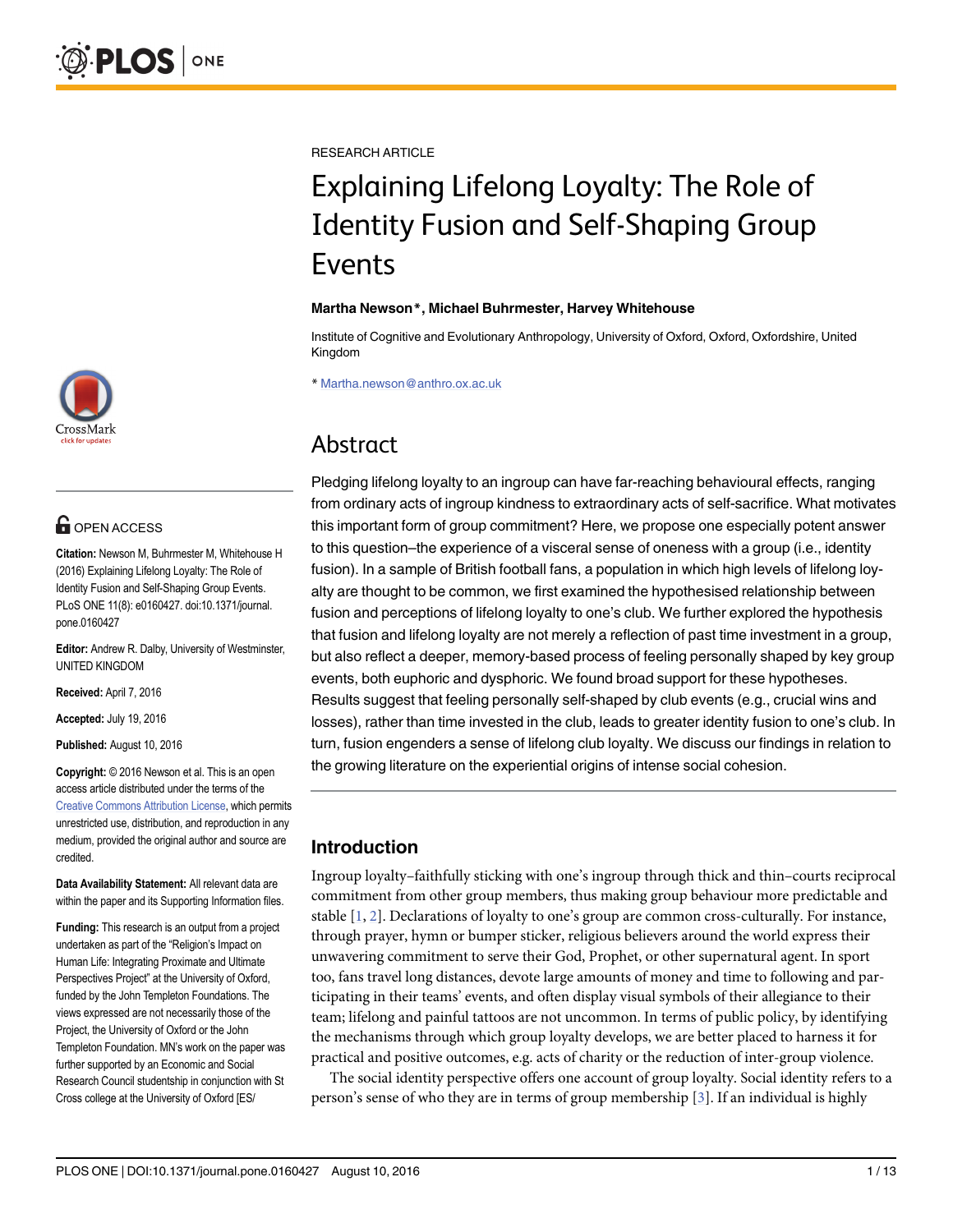<span id="page-1-0"></span>**PLOS I** ONE

J500112/1] and MB and HW's work by a Large Grant from the UK's Economic and Social Research Council (REF RES-060-25-0085) entitled "Ritual, Community, and Conflict".

Competing Interests: The authors have declared that no competing interests exist.

identified they will primarily see themselves as a group member, as opposed to a unique individual while low identifiers would see themselves as the latter. When a person's group membership is active and their sense of self revolves around their group, we would intuitively expect their group loyalty to be relatively high. Indeed, when given the option to move from a low status to a high status group, high identifiers choose to stay with their group while low identifiers do not, regardless of the threat to their identity [\[4\]](#page-10-0).

However, high identification with one's group may not be the only route to group loyalty. Recent research has delineated a complementary and potentially more behaviourally potent mode of ingroup cohesion known as 'identity fusion'  $[5-7]$  $[5-7]$  $[5-7]$  $[5-7]$ . Whereas high identifiers report strong adherence to the group category (e.g., group values, norms, etc.), strongly fused persons report a visceral sense of oneness between their personal self and their group identity [\[8](#page-10-0), [9](#page-10-0)]. Additionally, whereas group interaction activates only the social identities of high identifiers, for fused persons, both the social and personal self are simultaneously activated (6). Recent research has shown that strongly fused as compared to highly identified persons are especially likely to engage in a variety of personally costly, pro-group behaviours  $[5, 7, 10-12]$  $[5, 7, 10-12]$  $[5, 7, 10-12]$  $[5, 7, 10-12]$  $[5, 7, 10-12]$  $[5, 7, 10-12]$  $[5, 7, 10-12]$  $[5, 7, 10-12]$ .

Strongly fused persons, emboldened by a sense of personal agency, invulnerability, and sense of familial ties to group members, are willing to put their lives at risk to save ingroup members  $[9, 11, 13, 14]$  $[9, 11, 13, 14]$  $[9, 11, 13, 14]$  $[9, 11, 13, 14]$  $[9, 11, 13, 14]$  $[9, 11, 13, 14]$  $[9, 11, 13, 14]$  $[9, 11, 13, 14]$  and provide financial and socio-emotional support to needy ingroup members  $[9, 11, 13, 14]$  $[9, 11, 13, 14]$  $[9, 11, 13, 14]$ [15](#page-10-0)]. Strongly fused group members in longitudinal studies also tend to remain strongly fused over time  $[6, 16]$  $[6, 16]$  $[6, 16]$ . Together, this body of evidence suggests that strongly fused persons may exhibit extremely high levels of group loyalty beyond that generated by group identification.

Here, we explore one particularly important form of ingroup loyalty–lifelong loyalty. Lifelong loyalty refers to a willingness to stick with one's group in perpetuity, remaining faithful to the group through good times and bad and therefore forgo opportunities to abandon the group in favour of more attractive ones  $[4, 17, 18]$  $[4, 17, 18]$  $[4, 17, 18]$  $[4, 17, 18]$  $[4, 17, 18]$  $[4, 17, 18]$  $[4, 17, 18]$ . Several studies have assessed the 'exit problems' group members face in terms of choosing whether to stick with one's group or switch to a more appealing scenario (e.g., [\[4](#page-10-0), [18](#page-11-0)]. In addition to Ellemers et al.'s original work on high identifiers 'sticking together' [\[4](#page-10-0)], Van Vugt and Hart (17) observe that high identifiers choose to stay when this benefits the group, despite the personal costs involved. To replicate and extend this association to the domain of football fandom, we first sought to test whether those most strongly identified with the ingroup report the highest levels of lifelong club loyalty.

Fusion is likely to be an especially strong predictor of this form of loyalty because for fused individuals, to be unfaithful to the group would be to betray not only the group itself (associated with the sanctity of familial ties) but also the essence of their personal self [[14](#page-10-0), [15](#page-10-0), [19](#page-11-0)]. For a strongly fused person, to renounce one's group membership would be tantamount to total rejection of one's present and past self, an epistemic and practical nightmare. We thus extend previous work by testing whether fusion is associated with lifelong club loyalty, while controlling for group identification.

If fusion engenders lifelong group loyalty, what triggers fusion? The answer may lie in a framework recently developed by Whitehouse and Lanman [\[20\]](#page-11-0). This framework proposes that particularly intense life events hold the power to shape the personal autobiographical self [\[21](#page-11-0)]. When such life events are shared with ingroup members, through a process of reflection over time, people may in turn perceive that these events were significantly identity-shaping, both personally and socially. As a result, one's personal and social identities become more closely aligned or fused  $[7, 22, 23]$  $[7, 22, 23]$  $[7, 22, 23]$  $[7, 22, 23]$  $[7, 22, 23]$  $[7, 22, 23]$  $[7, 22, 23]$ . Several recent studies have found broad support for this account, however, none have specifically examined linkages between fusion and perceptions of how group events have been personally self-shaping [[15](#page-10-0), [24](#page-11-0), [25](#page-11-0)]. Therefore in our current study we assessed the extent to which sharing self-shaping experiences with others leads to fusion with the ingroup.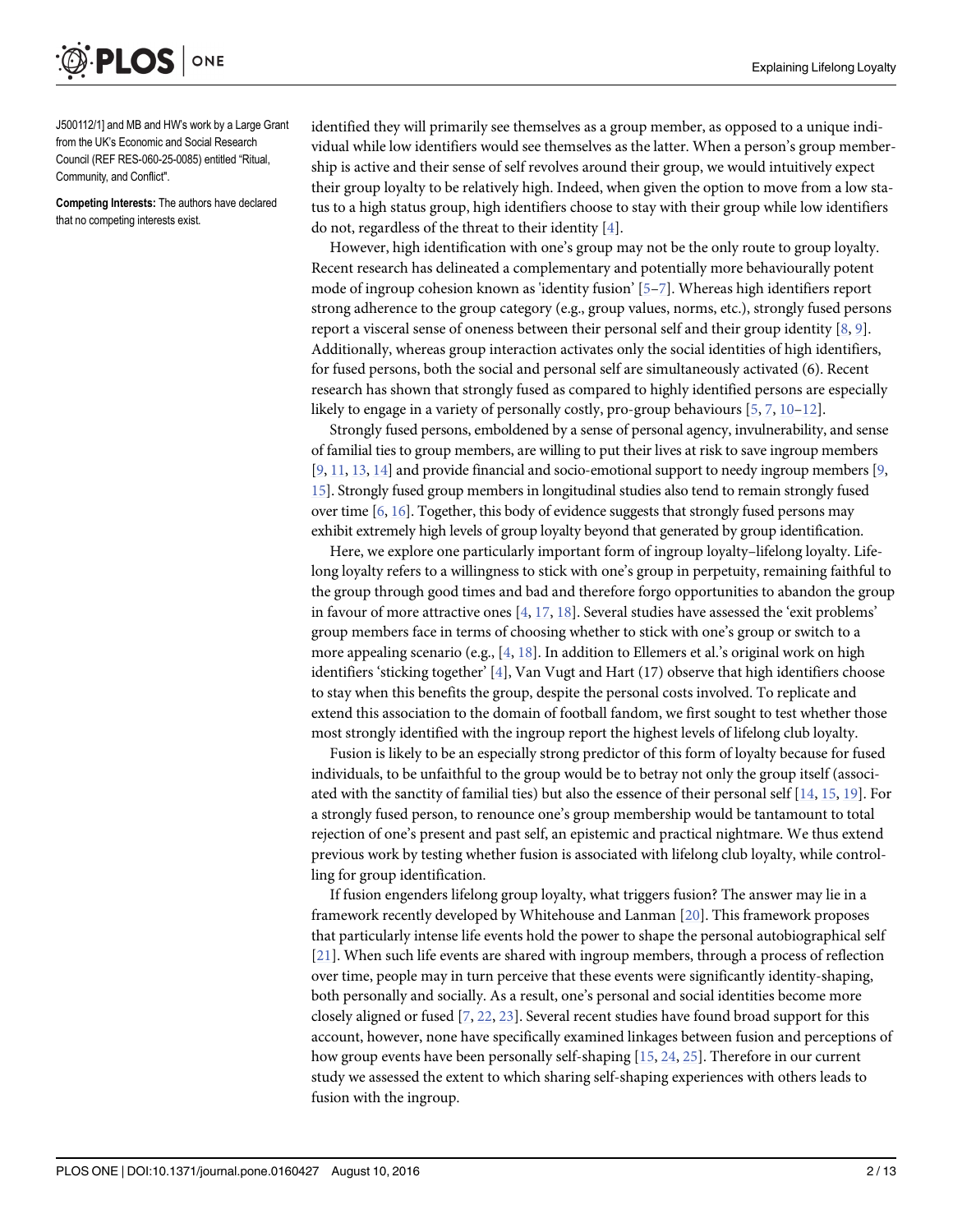<span id="page-2-0"></span>Another key prediction originating from Whitehouse and Lanman [\[20,](#page-11-0) [26\]](#page-11-0) is that highly dysphoric (intensely negative) group experiences can affect fusion in ways equal to and even beyond euphoric group experiences. While the power of euphoric events to shape individuals [\[27](#page-11-0), [28\]](#page-11-0) and increase group cohesion [\[27\]](#page-11-0) is well documented, little research has assessed the effects of dysphoric experiences on perceptions of self-shaping and group bonding, and findings have been mixed. For instance, Turner et al. [\[29\]](#page-11-0) found increased cohesion following failure or defeat in cooperative tasks and intergroup competitions, but only under conditions of high choice about doing the task or high commitment to the group respectively. This effect was revealed using a minimal groups paradigm run with undergraduate participants and 13–14 year old schoolgirls, so generalisability to longstanding groups, such as football clubs, is unknown. In other work, two meta-analyses have identified associations between positive team performance and group cohesion  $[30, 31]$  $[30, 31]$  $[30, 31]$ , but interpreting the strength and causal direction of such effects proved difficult because of conceptual and methodological heterogeneity across the many studies analysed [\[32\]](#page-11-0). Given this state of affairs, in our study we surveyed participants' perceptions of feeling self-shaped by both positive and negative group events, examining each separately and together.

In addition to testing for affirmative support for hypotheses derived from Whitehouse and Lanman (19), we also sought to examine a potentially more parsimonious alternative explanation for the development of fusion and ingroup loyalty: cognitive dissonance [[17](#page-11-0), [33](#page-11-0)]. Group members who have invested significant time, energy, and resources into their group may be most apt to bring their self-perceptions (group loyalty) into line with their past pattern of behaviour (duration of support), reflecting an effort to reduce cognitive dissonance [\[34\]](#page-11-0). In Van Vugt and Hart's study [\[17\]](#page-11-0), positive group perception explained group loyalty better than 'self-perception' or cognitive dissonance theory. Using relatively minimal groups (e.g., university affiliates) in a laboratory setting, high identifiers' group loyalty was not explained by a justification of their past investments. Rather, past investment affected group loyalty independently of the effect of identification, suggesting that dissonance theory and social identity form two independent routes to group loyalty. Turner et al.'s study described above [[29\]](#page-11-0) also found evidence for a dissonance explanation of increased cohesion following negative events in their laboratory study. We sought to test whether cognitive dissonance results in in-group loyalty in a cohort of real-life, self-identifying group members by returning to Ellemers et al.'s [[4\]](#page-10-0) original anecdote on the loyalty of sports fans. Namely, we examined whether past investments (i.e., one's time supporting a sports team) predicted fusion and self-rated group loyalty for fans of British football teams.

## Current Study

The present study tests three hypotheses. Our first hypothesis is that while identification, past investment, and fusion all predict loyalty when individual relationships are examined, only fusion and past investment predict loyalty when entered into a regression simultaneously. Second, we predict that perceptions of self-shaping events affect loyalty via fusion rather than via past investments (i.e., a statistical mediation hypothesis). Third, we predict that perceptions of self-shaping events following positive (euphoric) or negative (dysphoric) events both predict fusion to club.

## Methods

We focused on a group domain central to modern life for billions of humans across the globe– football (or soccer) fandom [[35\]](#page-11-0). We targeted on fans of the UK's top two football leagues and released the study for a two-week period during a relatively quiet time in the football season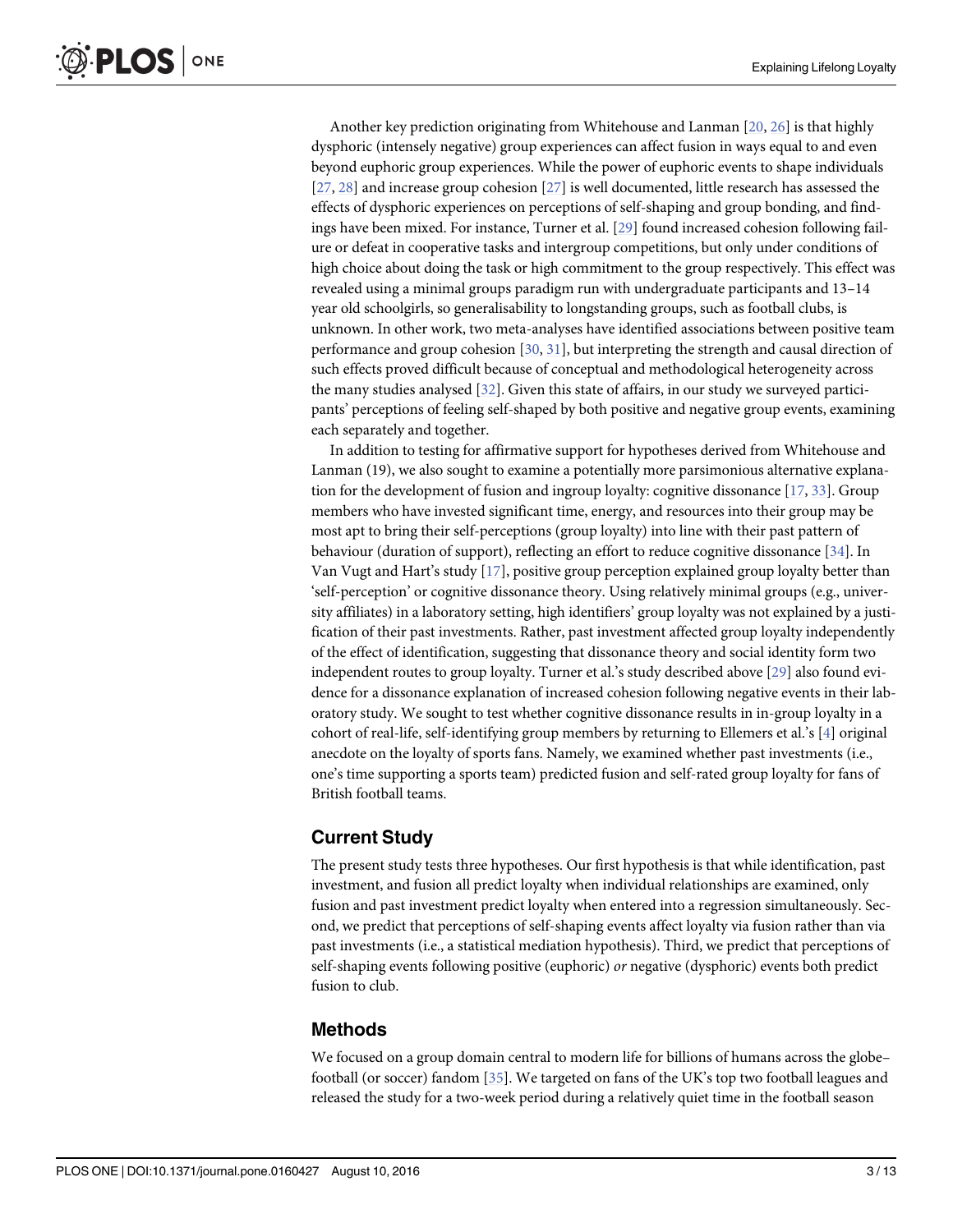<span id="page-3-0"></span> $(23<sup>rd</sup> October – 2<sup>nd</sup> November 2015)$ . Ethical approval was obtained from the School of Anthropology and Museum Ethnography Research Ethics Committee (SAME REC) in accordance with the procedures laid down by the University for ethical approval of all research involving human participants. Participants provided electronic informed consent by checking boxes on a screen in a similar fashion to check boxes on a printed document. Consent was recorded in the survey software and participants could not proceed to the main survey without reading and checking the consent pages.

A short online questionnaire ( $N = 140$ ) was advertised to a diverse cross-section of football fans through social media (Twitter and Facebook), online football forums, and fan blogs, as well as via student and subject-pool mailing lists. Participants could win one of three £100 prizes for completing the survey. To reduce the likelihood of participants rushing the online survey, we informed them of the estimated time required to complete it. We expected that most participants would prefer to complete a brief survey, thus we chose when possible to use abbreviated measures.

Of the 146 participants ( $M_{\text{age}} = 37.14$ , SD = 13.09, range = 18–76), 80.82% were male (15.07% female), 9.6% left education at or before the age of 16, 23.3% had college education (16–18 years), 41.1% had undergraduate education, and 22.6% had postgraduate education. The male skew is broadly representative of gender imbalances in wider football fan demographics and was thus considered relevant to our target population. 94.3% of our sample spoke English as a first language.

## **Measures**

Identity fusion was assessed using the [7](#page-10-0)-point verbal scale [7] regarding the individual's preferred club ( $\alpha$  = .89). Example items include 'I am one with [my club], 'I have a deep emotional bond with [my club]', 'I'd do more for [my club] than any other fan would' and '[My club] makes me strong'.

Identification was assessed using the 7-point single item measure [ $36$ ]: '*I identify with [my* club]'.

Ingroup loyalty was assessed via six questions using a 7-point response scale. Items were generated based on definitions of ingroup loyalty, and survey questions from Van Vugt & Hart (2004). The six items below were included regarding the individual's preferred team. The questions were reverse scored so that high scores reflected high loyalty. The scale was internally consistent ( $\alpha$  = .82).

- 1. How likely is it that you will remain a fan of [club] for the rest of your life? (Extremely likely vs. Extremely unlikely)
- 2. 'Even though I may not want to now, I will probably end up switching to a different team' (Extremely unlikely vs. Extremely likely)
- 3. 'I will never stop supporting [club]' vs. 'I won't support [club] for long'
- 4. 'Nothing could stop me being a fan of [club]' vs. 'Nothing could keep me a fan of [club] forever'
- 5. 'When [club] has just lost, I. . . '. . . am as strong a fan as ever' vs. '. . . come close to switching teams'
- 6. 'I could never stop being a fan of my team' vs. 'I don't mind which team I support'

Self-shaping club events were assessed via two questions using a 7-point response scale ('Not at all...Extremely'). One question asked about euphoric events: 'To what extent have your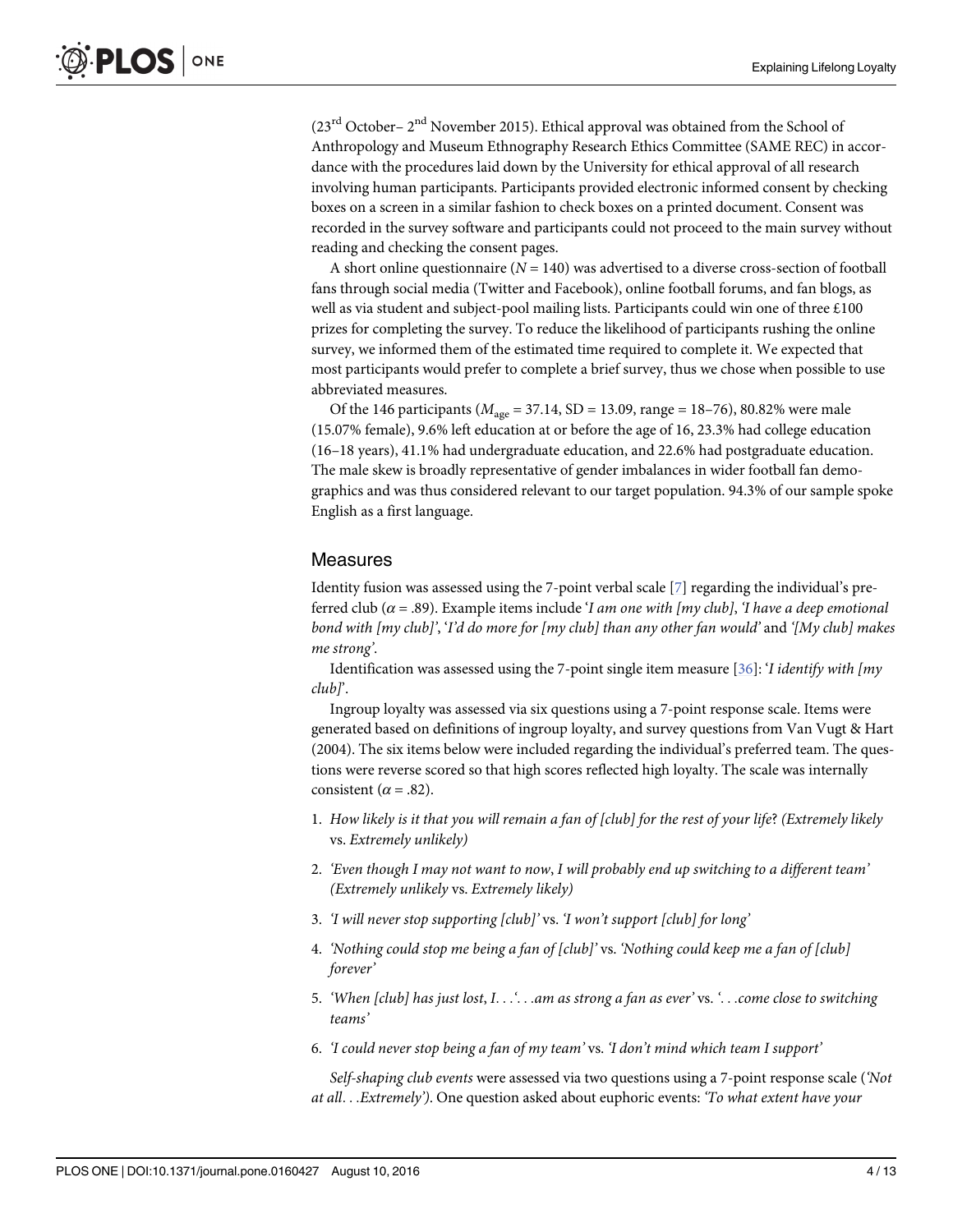<span id="page-4-0"></span>team's wins shaped you as a person?' The second question asked about dysphoric events: 'To what extent have your team's losses shaped you as a person?'. We then calculated a mean 'selfshapingness' score. The score composed of the two items was internally consistent,  $\alpha$  = .82

Duration of support was used as a measure of past investment and thus the amount of experienced dissonance. Participants estimated how many years they had supported their team for. We calculated a single variable by making raw years of supporting the team as a percentage of the participant's age. As our sample included a broad range of ages (18–76) it was sensible to view years of support in relation to the individual's potential number of years of support. We repeated our analyses using both the age and raw years of support variables and these analyses were similar to those using the single 'duration of support' variable, though years of support had a better predictive value than age (Supporting Information 2). Descriptives and correlations for all variables are reported in Table 1.

## Results

Hypothesis 1: Identification, dissonance, and fusion predict loyalty, but only the effects of dissonance and fusion hold in a simultaneous regression

We ran a linear regression with loyalty as the dependent variable and identification entered in block 1 ( $R^2 = .03$ ,  $F(139) = 3.75$ ,  $B = .16$ ,  $p = .06$ ), investment entered in block 2 ( $R^2 = .21$ , F  $(138) = 19.11, B = .44, p < .01$ , and fusion entered in block 3 ( $R^2 = .27, F(137) = 16.96, B = .28$ ,  $p < .01$ ) (see [Table 2](#page-5-0)). Consistent with Van Vugt and Hart (17), identification alone in block 1 predicted loyalty. With past investment added to the model in block 2, both variables independently predicted loyalty. However, with fusion added to the model in block 3, the effect of identification was no longer statistically significant while the effect of fusion on loyalty was statistically significant. Overall, our hypothesis was supported. Our model suggests that loyalty may be a result of past investments (dissonance), but a unique pathway to loyalty unexplained by dissonance is fusion.

## Hypothesis 2: The path to fusion is self-shapingness, not dissonance

A simple mediation analysis was conducted using ordinary least squares path analysis in Hayes's PROCESS macro (Model 4) for SPSS (Hayes, 2013). Bias-corrected bootstrap analyses based on 5,000 bootstrap samples were run. In the model the outcome was loyalty, fusion the mediator, self-shapingness the predictor, and past investment a covariate ([Fig 1](#page-5-0); past investment not pictured in the figures). As seen in [Table 3](#page-6-0), the confidence intervals for the indirect effect did not cross zero. There was also evidence of a direct effect of self-shapingness on loyalty, independent of past investment and fusion. We also found that self-shapingness predicted fusion, while past investment did not in a linear regression generated by PROCESS 4,  $R^2 = .16$ ,

|            | Self-shap.    | Identific.     | Investment     | Fusion         | Loyalty   |
|------------|---------------|----------------|----------------|----------------|-----------|
| Self-shap. | 3.67(1.68)    |                |                |                |           |
| Identific. | .13(.11)      | 5.17(1.52)     |                |                |           |
| Investment | .19(0.04)     | $-0.003(0.97)$ | 68.81 (24.72)  |                |           |
| Fusion     | $.40 \le .01$ | $.57 \le 0.01$ | .09(.28)       | 3.88(1.38)     |           |
| Loyalty    | $.34 \le .01$ | .16(0.06)      | $.44 \le 0.01$ | $.32 \div .01$ | 6.48(.73) |

Table 1. Descriptive statistics and correlations for identity fusion, identification, loyalty, self-shaping events, and past investment.

Note: Means and SD (in parentheses) on the diagonal, Pearson's r's and p-values (in parentheses) below the diagonal.

doi:10.1371/journal.pone.0160427.t001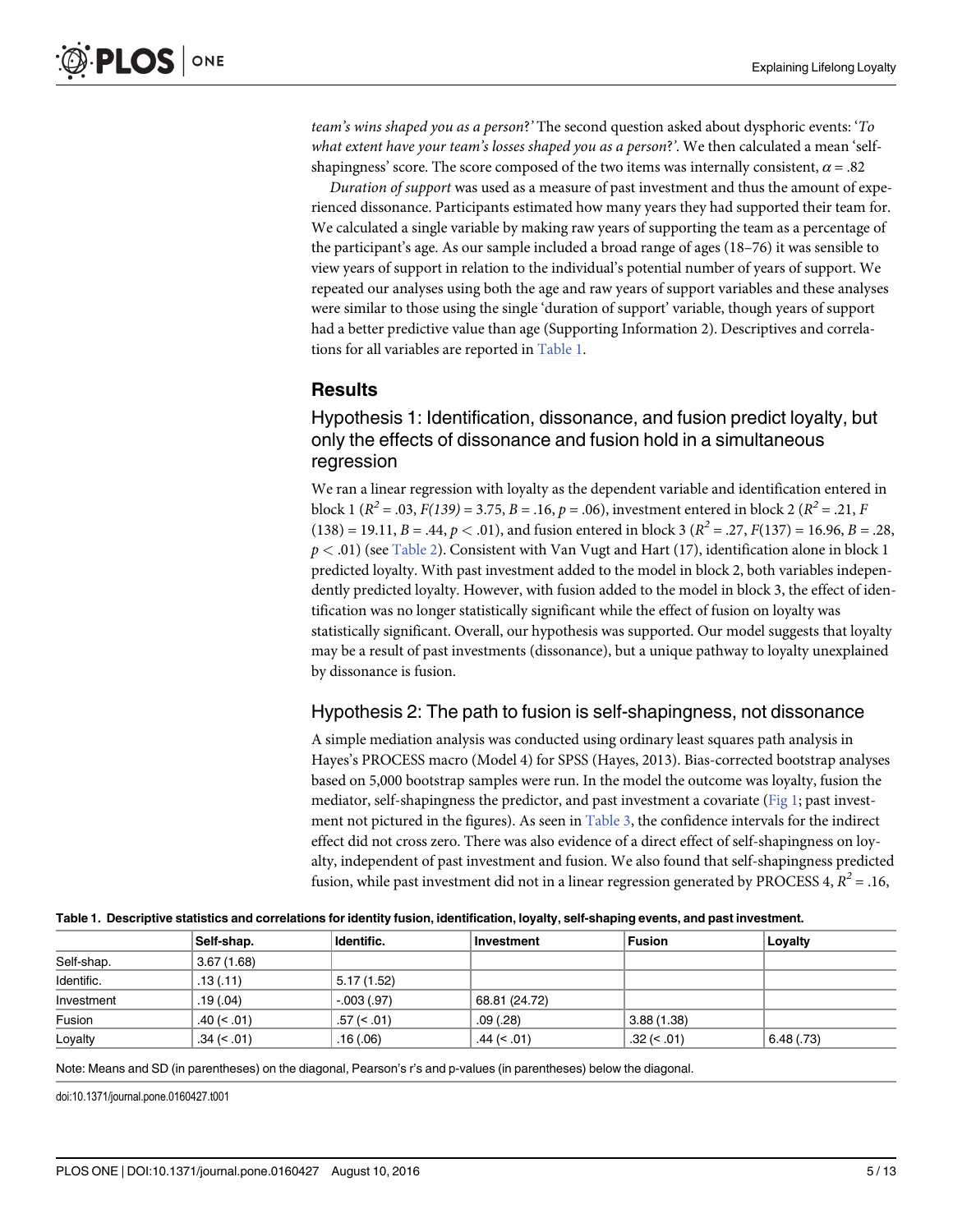| Model |                 | <b>Unstandardised Coefficients</b> |            | <b>Standardised Coefficients</b> |       | Sig. (p) |
|-------|-----------------|------------------------------------|------------|----------------------------------|-------|----------|
|       |                 | в                                  | Std. Error | <b>Beta</b>                      |       |          |
|       | (constant)      | 6.07                               | .22        |                                  | 27.56 | < 0.01   |
|       | Identification  | .08                                | .04        | .16                              | 1.94  | .06      |
| 2     | (constant)      | 5.21                               | .25        |                                  | 20.97 | < 0.01   |
|       | Identification  | .08                                | .03        | .16                              | 2.12  | .04      |
|       | Past Investment | .01                                | .002       | .44                              | 5.80  | < 0.01   |
| 3     | (constant)      | 5.08                               | .24        |                                  | 20.86 | < 0.01   |
|       | Identification  | .001                               | .04        | .002                             | .02   | .98      |
|       | Past Investment | .01                                | .00        | .41                              | 5.59  | < 0.01   |
|       | Fusion          | .15                                | .05        | .28                              | 3.19  | < .01    |

<span id="page-5-0"></span>[Table 2.](#page-4-0) Linear regression with identification, past investment, and fusion entered as variables to predict group loyalty.

#### Dependent Variable: Group loyalty

doi:10.1371/journal.pone.0160427.t002

 $F(1,38) = 13.24, B = .33, p < .01.$  [\(Table 4](#page-6-0)). In sum, the model supported the hypothesis that dissonance does not mediate the path to fusion and that self-shapingness is an independent source of fusion. We re-ran the model controlling for identification (entered as a covariate) and the results remained relatively robust (Sobel  $z = 1.87$ ,  $p = .06$ ). We also re-ran the model replacing fusion with identification as the mediator and found the model was not supported  $(z = -2.30, p = .82)$  due to the null relationship between identification and self-shapingness.

## Hypothesis 3: Self-shapingness following both euphoric and dysphoric events predicts fusion

The above model was repeated twice more, but instead of including mean self-shapingness we included self-shapingness for euphoric and dysphoric events separately. In model 1 the outcome was loyalty, fusion the mediator, euphoric self-shapingness the predictor, and past investment a covariate [\(Fig 2\)](#page-7-0). As seen in [Table 5](#page-7-0), the confidence intervals for the indirect effects did not cross zero. There was a marginal direct effect in this model. We also found that euphoric



95% CI of indirect effect (.04): .003, .085

$$
\eta=141
$$

[Fig 1. M](#page-4-0)ediation analysis shows that identify fusion mediates the relationship between self-shapingness and group loyalty.

doi:10.1371/journal.pone.0160427.g001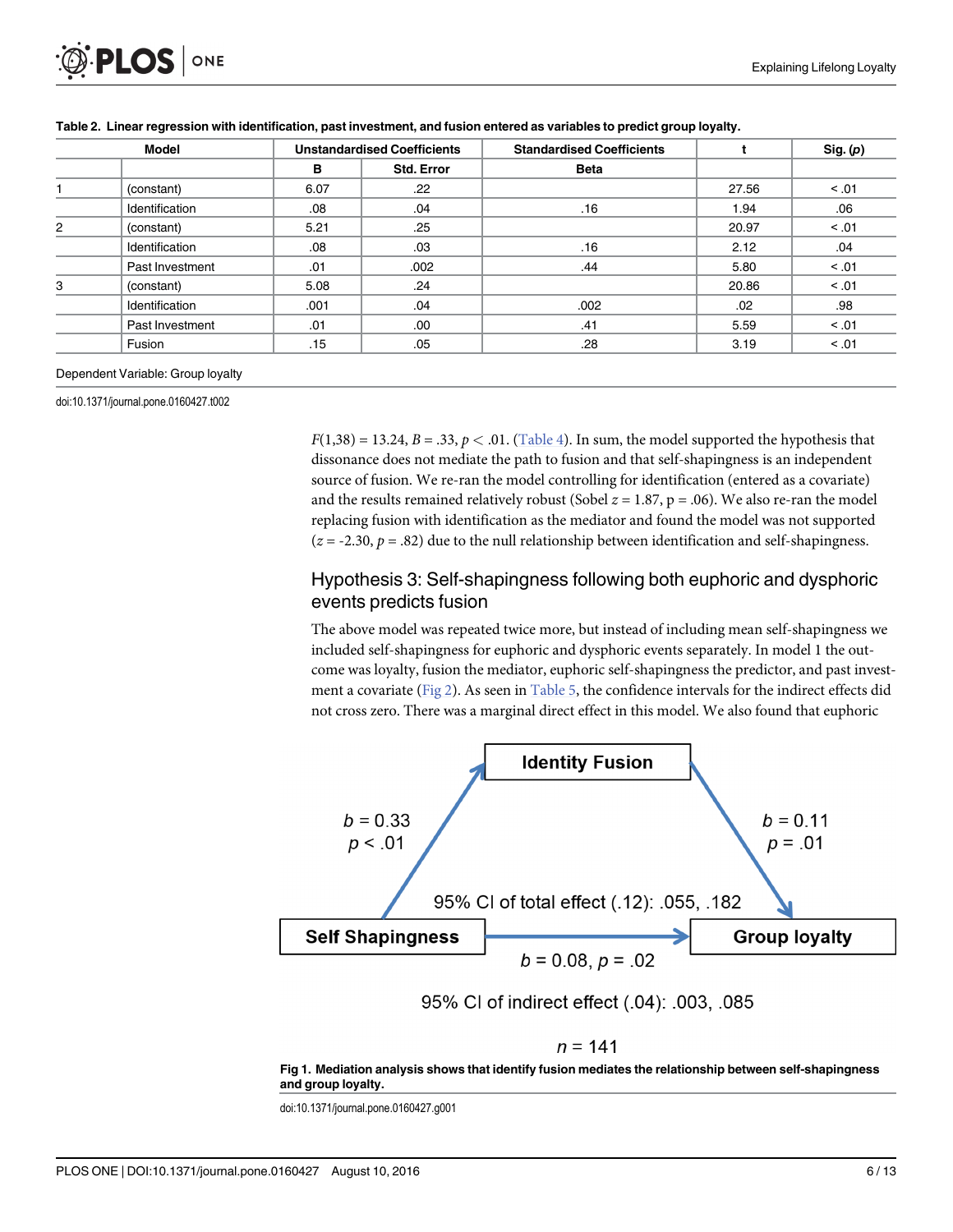|                 | <b>Effect</b> | SE  | 95% CI     |
|-----------------|---------------|-----|------------|
| Total effect    | .12           | .03 | .055, .182 |
| Direct effect   | .08           | .03 | .015, .150 |
| Indirect effect | .04           | .02 | .003, .084 |

<span id="page-6-0"></span>[Table 3.](#page-4-0) Total, direct, and indirect effects for self-shapingness predicting loyalty (outcome) via fusion and past investment as a covariate.

doi:10.1371/journal.pone.0160427.t003

self-shapingness significantly predicted fusion, independent of past investment in a linear regression generated by PROCESS Model 4,  $R^2 = .21$ ,  $F(138) = 18.16$ ,  $B = .34$ ,  $p < .01$  [\(Table 6](#page-8-0)).

In model 2 the outcome was loyalty, fusion the mediator, dysphoric self-shapingness the predictor, and past investment a covariate [\(Fig 3\)](#page-8-0). As seen in [Table 7](#page-9-0), the confidence intervals for the indirect effects did not cross zero. There was evidence of a direct effect of dysphoric self-shapingness on loyalty, independent of past investment and fusion. In sum, these two models supported the hypothesis that both euphoric and dysphoric events induce self-shapingness that leads to fusion. Furthermore, there was evidence to suggest that dysphoric events act on the individual to increase loyalty independently of past investment. We re-ran both models to control for identification and found our results to be robust for dysphoric self-shapingness  $(z = 1.89, p = .06)$  and euphoric self-shapingness  $(z = 2.00, p = .05)$ .

#### Discussion

Our results indicate that identity fusion provides a novel explanation of group loyalty, independent from the effects of identification and cognitive dissonance. In support of Whitehouse & Lanman's earlier assertion (2014), we provide the first evidence that identity fusion is not simply a by-product of cognitive dissonance. We also found evidence to support the claim that identity fusion arises once an individual has experienced group events that they believe to be personally self-shaping. In addition, we found that euphoric and dysphoric events, when seen as highly self-shaping, were both likely to result in strong levels of fusion and lifelong loyalty.

This study provides further evidence that certain group events (e.g., key group victories and defeats) have the power to strongly shape personal identity and the relationship between personal and social identities  $[10, 24]$  $[10, 24]$  $[10, 24]$ . In contrast to mechanisms that cut off reflected failure or bask in reflected glory associated with more fluid forms of group alignment such as identification [[37](#page-11-0)–[39\]](#page-11-0), once people become fused they exhibit an unerring group loyalty [\[7](#page-10-0), [16](#page-10-0)]. The extreme pro-group activities that fused individuals engage in are also well documented  $[9, 11, 10]$  $[9, 11, 10]$  $[9, 11, 10]$  $[9, 11, 10]$ [12,](#page-10-0) [13,](#page-10-0) [14\]](#page-10-0). Such acts of group commitment can be harnessed by commercial enterprises (e.g., football clubs) and the socio-political sphere (e.g. military groups); and for both good and bad outcomes. Be it businesses profiteering from creating 'shaping' events for sports fans in the billion pound sports and leisure industry, or recognising the importance of terrorist attacks in fusing citizens to nations or insurgents to terrorist groups—understanding the mechanisms through which people become fused to a group entails significant implications at a societal level.

Our results also support and extend understanding of the role of cognitive dissonance in relation to lifelong loyalty. One's past time invested in supporting the ingroup represents an

[Table 4.](#page-5-0) Self-shapingness and past investment as predictors of fusion (outcome) in a linear regression.

|                  | Coefficient |      |      |
|------------------|-------------|------|------|
| Self-shapingness | .33         | 5.00 | . ن. |
| Past investment  | .002        | 0.33 | .74  |

doi:10.1371/journal.pone.0160427.t004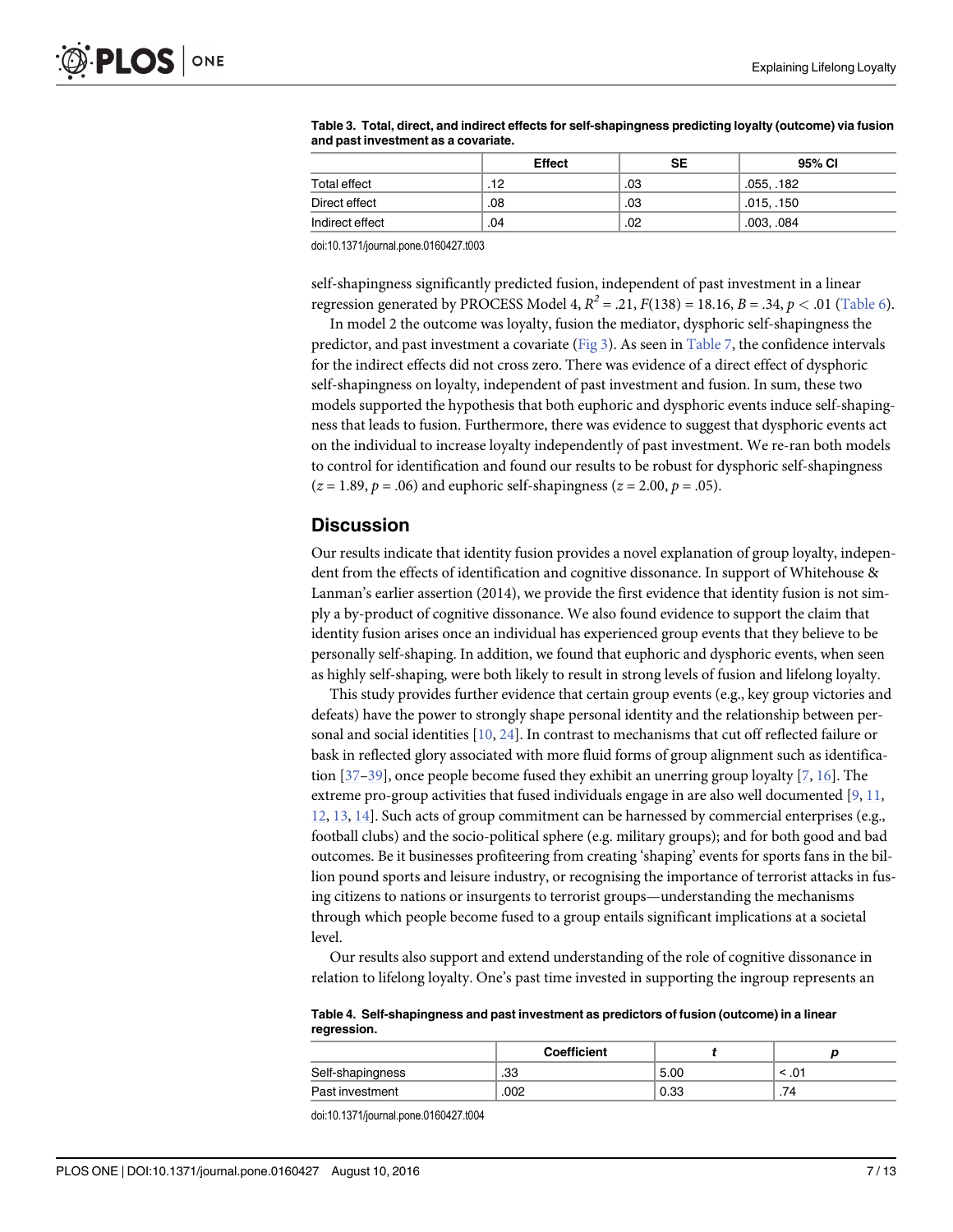<span id="page-7-0"></span>

 $n = 141$ 

[Fig 2. M](#page-5-0)ediation analysis shows that identity fusion mediates the relationship between euphoric selfshapingness and group loyalty (outcome).

doi:10.1371/journal.pone.0160427.g002

extension of the free-choice paradigm, whereby the individual's past choices affect their future behaviours and beliefs [[33](#page-11-0), [40](#page-11-0)]. Our results suggested that greater experiences of dissonance can lead to increases in loyalty, but we also provided novel evidence for identity fusion's role in lifelong loyalty, independent of a traditional dissonance account. Dissonance has been unable to answer some questions that fusion seems more able to explain. For instance, it seems farfetched to think that group members would engage in extremely costly pro-group acts–even making the ultimate sacrifice of their own lives  $[12]$ –in order to reduce the aversive experience of cognitive dissonance. Instead, identity fusion theory details how such acts arise from intense shared group events that transform the personal and social self, leading one to feel a unique responsibility to defend one's psychological kin at any cost.

Our results specifically identified self-shaping group victories and defeats as key to the relationship between fusion and lifelong loyalty, which supports the current theory that one's personal and social selves can 'fuse' together resulting in an extraordinary pro-group mentality [\[20](#page-11-0), [21,](#page-11-0) [26](#page-11-0), [41](#page-11-0)]. Unpacking the cognitive nuances of lifelong loyalty and extreme group commitment is a delicate operation and, while traditional dissonance accounts may partially explain the phenomenon of lifelong loyalty, our results suggest that the theory of identity fusion and its associated mechanisms provide a fuller explanation.

Our study is not without limitations. First, this study was correlational in nature and, though our proposed direction of causality is supported by theory, we cannot be resolutely decided on this. With this study as a basis, future experimental work could address the causality issue. Second, this study used self-reports, which are potentially marred by problems of

[Table 5.](#page-5-0) Total, direct, and indirect effects for euphoric self-shapingness predicting loyalty (outcome) with fusion as a predictor and past investment as a covariate.

|                 | <b>Effect</b> | <b>SE</b> | 95% CI       |
|-----------------|---------------|-----------|--------------|
| Total effect    | .09           | .03       | .035, .152   |
| Direct effect   | .05           | .03       | $-0.011$ 117 |
| Indirect effect | .04           | .02       | .003, .091   |

doi:10.1371/journal.pone.0160427.t005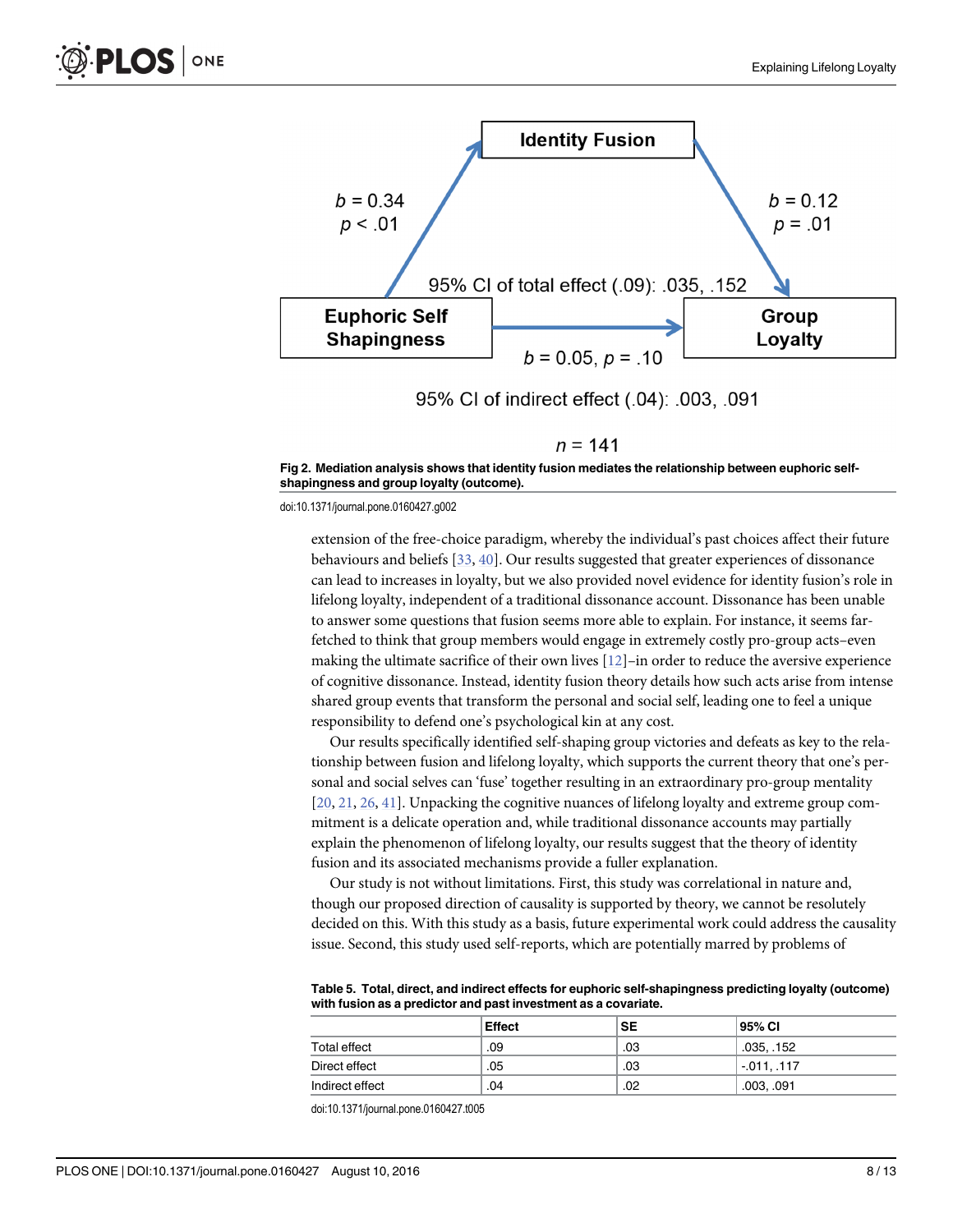|                  | Coefficient |      |          |
|------------------|-------------|------|----------|
| Self-shapingness | .34         | 5.89 | $10^{4}$ |
| Past investment  | .001        | 0.16 | .87      |

#### <span id="page-8-0"></span>[Table 6.](#page-6-0) Euphoric self-shapingness and past investment as predictors of fusion (outcome) in a linear regression.

doi:10.1371/journal.pone.0160427.t006

subjectivity, bias, and deliberate deceit [[42](#page-11-0), [43](#page-11-0)]. Self-reports also focus on participants' explicit feelings, rather than the implicit drives we might be most interested in for this kind of research. Indeed, a substantial body of literature suggests that the unconscious mind drives much of our thoughts, feelings and behaviours [\[44](#page-12-0)–[46](#page-12-0)].

As such, the self-reporting issue leaves this study open to the criticism that unconscious processes could be motivating a sense of self-shapingness following a dysphoric event (e.g. to reduce dissonance), when the individual hasn't actually been transformed in any empirically discernible fashion. Such a claim would be hard to demonstrate scientifically, but future research should aim to investigate such claims by accessing participants' unconscious responses, perhaps using implicit association tasks. Nevertheless, self-report measures are quick and simple to administer and are thus used regularly in psychological research. In this exploratory study, our self-report measures of self-shapingness were brief and future research will need to explore issues of construct validity in more detail.

Third, we propose the development of two measures for inclusion in future related projects. The relationship between self-shapingness and reflection (Jong et al., 2015) is left unexplored in this study, a relationship that we imagine will be fruitful to researchers investigating the antecedents of identity fusion. Measures of affective intensity in relation to significant events were also omitted from this study and future research could explore ways of appropriately testing affect post-event. By improving our understanding of the affective processes underlying the perceptions of self-shapingness, we stand a better chance of comprehending how self-shapingness–one of the first proposed mediators of identity fusion–occurs.



95% CI of indirect effect (.03): .004, .065

#### $n = 141$

[Fig 3. M](#page-6-0)ediation analysis shows that identify fusion mediates the relationship between dysphoric selfshapingness and group loyalty.

doi:10.1371/journal.pone.0160427.g003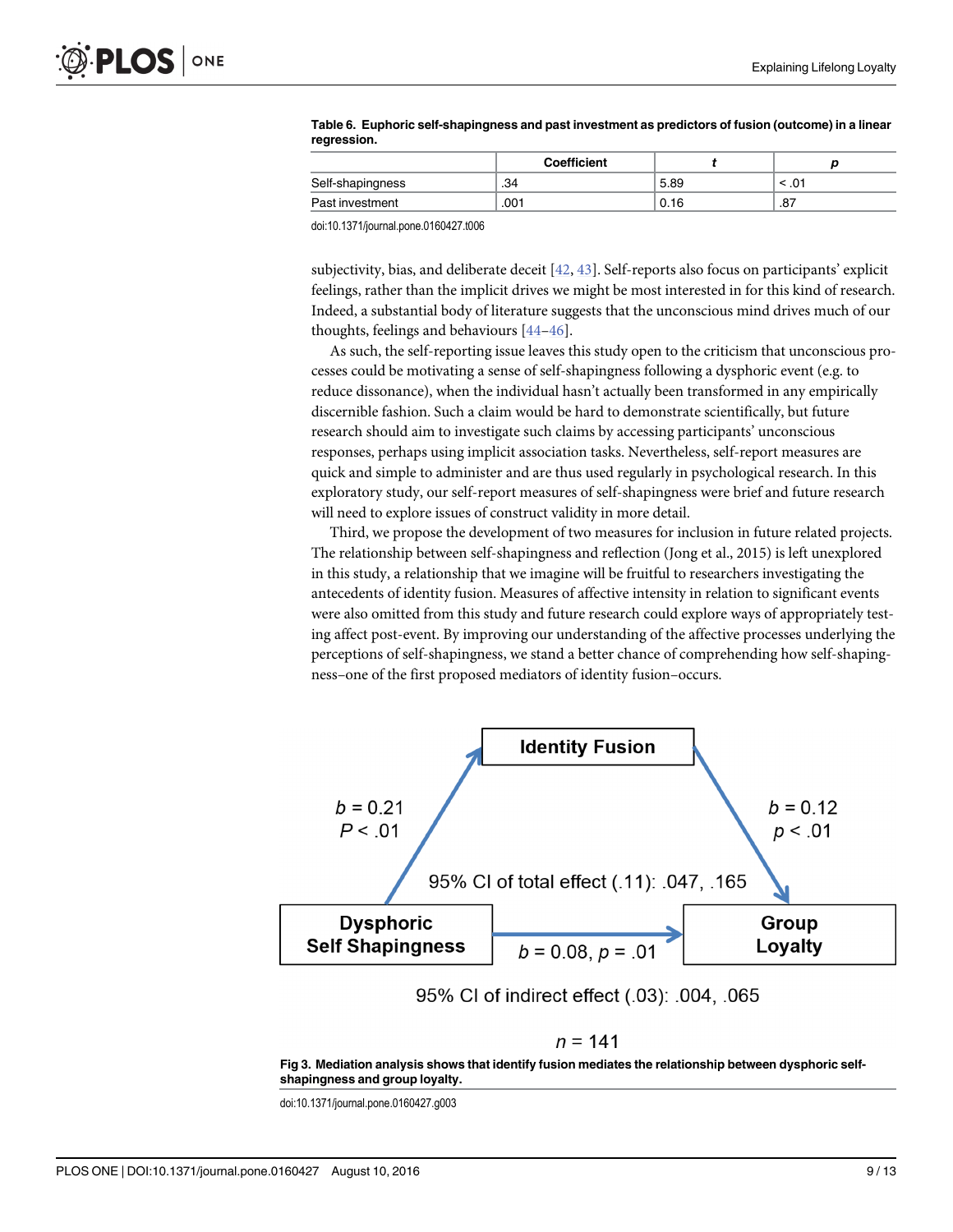|                 | <b>Effect</b> | <b>SE</b> | 95% CI     |
|-----------------|---------------|-----------|------------|
| Total effect    | .11           | .03       | .047, .165 |
| Direct effect   | .08           | .03       | .021. .140 |
| Indirect effect | .03           | .02       | .003, .065 |

<span id="page-9-0"></span>

| Table 7. Total, direct, and indirect effects for dysphoric self-shapingness predicting loyalty with |
|-----------------------------------------------------------------------------------------------------|
| fusion as a predictor and past investment as a covariate.                                           |

doi:10.1371/journal.pone.0160427.t007

Finally, and perhaps most importantly, are limitations associated with a convenience sample. While the variability of football clubs sampled, age range, and mix of educational background goes some way to achieving a representative sample, issues of selection and social acceptability biases cannot be dismissed. Further research would need to be conducted, ideally with a new population, to confirm the generalisability of our claim that a sense of being shaped by intense shared events, including dysphoric self-shapingness, mediates the relationship between fusion and lifelong loyalty independently of cognitive dissonance.

Research into identity fusion and its antecedents offers us unique opportunities to understand some of the most extreme social behaviours in our species and has the potential to help us channel the pro-group sentiments of fused individuals for the good. For instance, research could tell us if individuals who have been shaped by trauma and despair are more inclined to act with hostility to out-groups, perceiving out-groups as threats based on their self-shaping memories, or whether euphoric self-shaping experiences foster acts of extraordinary self-sacrifice and acts of charity. By deconstructing the path(s) to fusion and understanding each stepping stone in the process, research can help develop cognitive and therapeutic approaches to de-fusion in order to realign individuals away from groups that pose societal risks. Such research may thus provide a practical tool for national security–be it curbing local football hooliganism or fighting the global 'war on terror'. The possibility of creating de-fusion programmes opens up an ethical minefield and the development of any such initiatives would need thorough research in place to support them, as well as wide discussion involving all potential stakeholders. With the knowledge that dysphoric events contribute greatly to fusion, we are also in a position to advocate a reduction in the ill treatment of marginal groups; for these are the experiences likely to hold together disenfranchised collectives built on values of self-preservation and out-group hostility.

## Supporting Information

[S1 File.](http://www.plosone.org/article/fetchSingleRepresentation.action?uri=info:doi/10.1371/journal.pone.0160427.s001) Dataset for 'lifelong loyalty' in football fans. (SAV)

[S2 File.](http://www.plosone.org/article/fetchSingleRepresentation.action?uri=info:doi/10.1371/journal.pone.0160427.s002) Additional analyses. Analyses including the duration of support and age variables. (DOCX)

#### Acknowledgments

Thank you to our two reviewers and Sophie Bateman for suggestions to the final draft.

#### Author Contributions

Conceptualization: MN HW.

Data curation: MN MB.

Formal analysis: MN MB.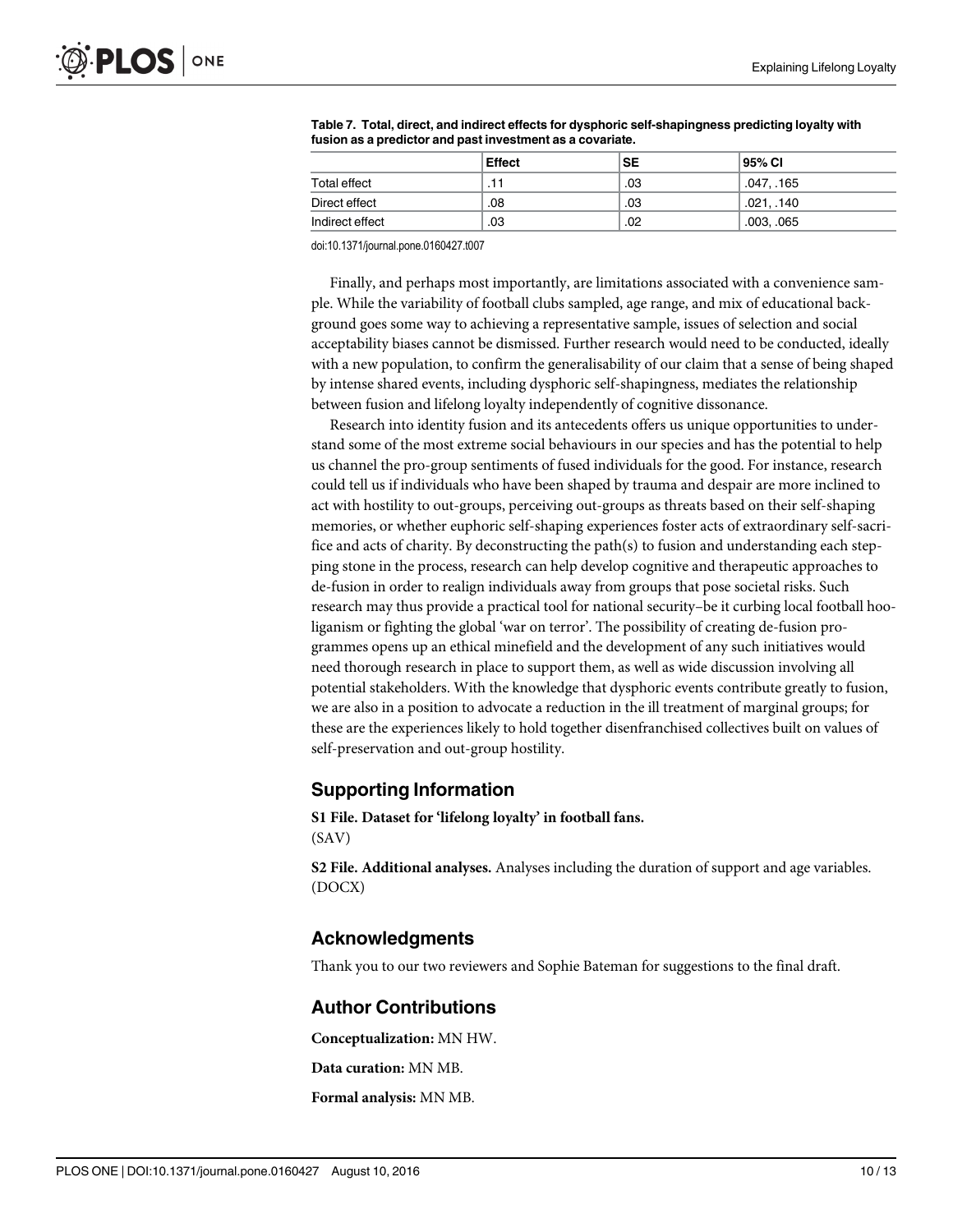<span id="page-10-0"></span>Funding acquisition: MN MB HW.

Methodology: MN MB HW.

Project administration: MN.

Supervision: HW.

Visualization: MN MB.

Writing - original draft: MN MB.

Writing - review & editing: MN MB HW.

#### References

- [1.](#page-0-0) Bulbulia J, Sosis R. Signalling theory and the evolution of religious cooperation. Religion. 2011; 41 (3):363–88. doi: [10.1080/0048721X.2011.604508](http://dx.doi.org/10.1080/0048721X.2011.604508)
- [2.](#page-0-0) Boyd R, Richerson PJ. Solving the puzzle of human cooperation. Evolution and culture. 2005:105–32.
- [3.](#page-0-0) Tajfel H, Turner JC. An integrative theory of intergroup conflict. The social psychology of intergroup relations. 1979; 33:47.
- [4.](#page-1-0) Ellemers N, Spears R, Doosje B. Sticking together or falling apart: In-group identification as a psychological determinant of group commitment versus individual mobility. Journal of personality and social psychology. 1997; 72(3):617.
- [5.](#page-1-0) Buhrmester MD, Swann WB. Identity Fusion. Emerging Trends in the Social and Behavioral Sciences: An Interdisciplinary, Searchable, and Linkable Resource. 2015.
- [6.](#page-1-0) Swann WB, Jetten J, Gómez Á, Whitehouse H, Bastian B. When group membership gets personal: A theory of identity fusion. Psychological Review. 2012; 119(3):441–56. doi: [10.1037/a0028589](http://dx.doi.org/10.1037/a0028589) PMID: [22642548](http://www.ncbi.nlm.nih.gov/pubmed/22642548)
- [7.](#page-1-0) Gómez Á, Brooks ML, Buhrmester MD, Vázquez A, Jetten J, Swann WB Jr. On the nature of identity fusion: Insights into the construct and a new measure. Journal of Personality and Social Psychology. 2011; 100(5):918–33. doi: [10.1037/a0022642](http://dx.doi.org/10.1037/a0022642) PMID: [21355659](http://www.ncbi.nlm.nih.gov/pubmed/21355659)
- [8.](#page-1-0) Swann WB, Gómez A, Seyle DC, Morales JF, Huici C. Identity fusion: The interplay of personal and social identities in extreme group behavior. Journal of Personality and Social Psychology. 2009; 96 (5):995–1011. doi: [10.1037/a0013668](http://dx.doi.org/10.1037/a0013668) PMID: [19379032](http://www.ncbi.nlm.nih.gov/pubmed/19379032)
- [9.](#page-1-0) Swann WB, Gómez Á, Huici C, Morales JF, Hixon JG. Identity fusion and self-sacrifice: Arousal as a catalyst of pro-group fighting, dying, and helping behavior. Journal of Personality and Social Psychology. 2010; 99(5):824–41. doi: [10.1037/a0020014](http://dx.doi.org/10.1037/a0020014) PMID: [20649370](http://www.ncbi.nlm.nih.gov/pubmed/20649370)
- [10.](#page-1-0) Buhrmester MD, Gómez Á, Brooks ML, Morales JF, Fernández S, Swann WB. My Group's Fate Is My Fate: Identity-Fused Americans and Spaniards Link Personal Life Quality to Outcome of 2008 Elections. Basic and Applied Social Psychology. 2012; 34(6):527–33. doi: [10.1080/01973533.2012.732825](http://dx.doi.org/10.1080/01973533.2012.732825)
- [11.](#page-1-0) Swann WB Jr, Gómez Á, Buhrmester MD, López-Rodríguez L, Jiménez J, Vázquez A. Contemplating the ultimate sacrifice: Identity fusion channels pro-group affect, cognition, and moral decision making. Journal of personality and social psychology. 2014; 106(5):713. doi: [10.1037/a0035809](http://dx.doi.org/10.1037/a0035809) PMID: [24749820](http://www.ncbi.nlm.nih.gov/pubmed/24749820)
- [12.](#page-1-0) Atran S. The devoted actor: unconditional commitment and intractable conflict across cultures. Current Anthropology. 2016; 57(S13):S000–S.
- [13.](#page-1-0) Swann WB, Gómez Á, Dovidio JF, Hart S, Jetten J. Dying and Killing for One's Group: Identity Fusion Moderates Responses to Intergroup Versions of the Trolley Problem. Psychological Science. 2010; 21 (8):1176–83. doi: [10.1177/0956797610376656](http://dx.doi.org/10.1177/0956797610376656) PMID: [20622141](http://www.ncbi.nlm.nih.gov/pubmed/20622141)
- [14.](#page-1-0) Swann WB Jr, Buhrmester MD, Gómez A, Jetten J, Bastian B, Vázquez A, et al. What makes a group worth dying for? Identity fusion fosters perception of familial ties, promoting self-sacrifice. Journal of personality and social psychology. 2014; 106(6):912. doi: [10.1037/a0036089](http://dx.doi.org/10.1037/a0036089) PMID: [24841096](http://www.ncbi.nlm.nih.gov/pubmed/24841096)
- [15.](#page-1-0) Buhrmester MD, Fraser WT, Lanman JA, Whitehouse H, Swann WB Jr. When terror hits home: Identity fused Americans who saw Boston bombing victims as "family" provided aid. Self and Identity. 2015; 14 (3):253–70.
- [16.](#page-1-0) Fredman LA, Buhrmester MD, Gomez A, Fraser WT, Talaifar S, Brannon SM, et al. Identity Fusion, Extreme Pro‐Group Behavior, and the Path to Defusion. Social and Personality Psychology Compass. 2015; 9(9):468–80.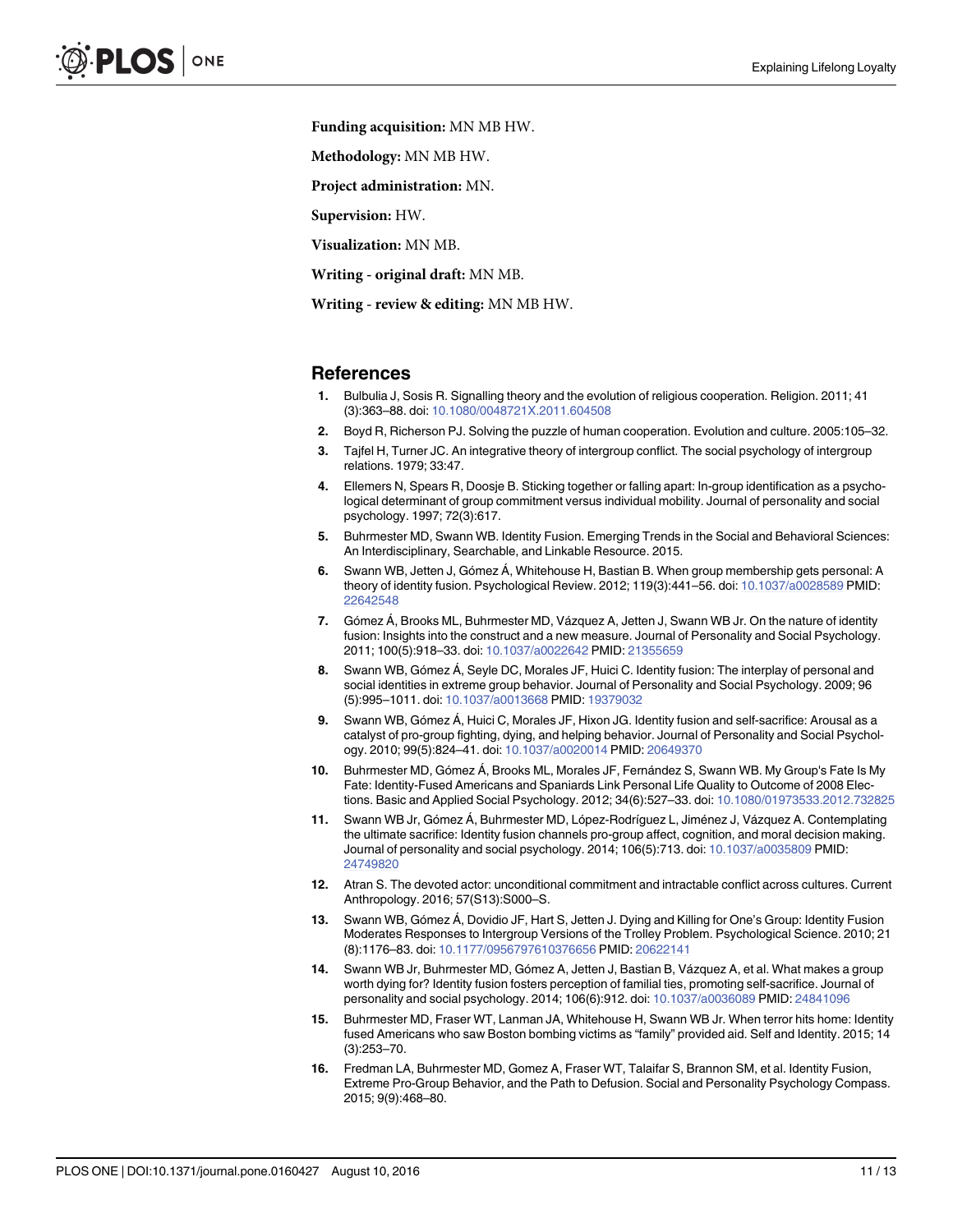- <span id="page-11-0"></span>[17.](#page-1-0) Van Vugt M, Hart CM. Social identity as social glue: the origins of group loyalty. Journal of personality and social psychology. 2004; 86(4):585. PMID: [15053707](http://www.ncbi.nlm.nih.gov/pubmed/15053707)
- [18.](#page-1-0) Zdaniuk B, Levine JM. Group loyalty: Impact of members' identification and contributions. Journal of Experimental Social Psychology. 2001; 37(6):502–9.
- [19.](#page-1-0) Whitehouse H, McQuinn B, Buhrmester M, Swann WB. Brothers in arms: Libyan revolutionaries bond like family. Proceedings of the National Academy of Sciences. 2014; 111(50):17783–5.
- [20.](#page-1-0) Whitehouse H, Lanman JA. The Ties That Bind Us. Current Anthropology. 2014; 55(6):674–95.
- [21.](#page-1-0) Whitehouse H. Emotion, memory and religious rituals: An Assessment of Two Theories. Mixed Emotions. 2005:91–108.
- [22.](#page-1-0) Lanman J, Whitehouse H. The Causes and Consequences of Psychological Kinship. Current Anthropology. in press.
- [23.](#page-1-0) Whitehouse H, Lanman J. The ties that bind us: Ritual, fusion, and identification. Current Anthropology. 2014.
- [24.](#page-1-0) Jong J, Whitehouse H, Kavanagh C, Lane J. Shared Negative Experiences Lead to Identity Fusion via Personal Reflection. PLoS One. 2015; 10(12).
- [25.](#page-1-0) Xygalatas D, Mitkidis P, Fischer R, Reddish P, Skewes J, Geertz AW, et al. Extreme rituals promote prosociality. Psychological science. 2013:0956797612472910.
- [26.](#page-2-0) Atkinson QD, Whitehouse H. The cultural morphospace of ritual form: Examining modes of religiosity cross-culturally. Evolution and Human Behavior. 2011; 32(1):50–62. [http://dx.doi.org/10.1016/j.](http://dx.doi.org/10.1016/j.evolhumbehav.2010.09.002) [evolhumbehav.2010.09.002.](http://dx.doi.org/10.1016/j.evolhumbehav.2010.09.002)
- [27.](#page-2-0) Bohanek JG, Fivush R, Walker E. Memories of positive and negative emotional events. Applied Cognitive Psychology. 2005; 19(1):51–66.
- [28.](#page-2-0) Cohen S, Hoberman HM. Positive events and social supports as buffers of life change stress. Journal of applied social psychology. 1983; 13(2):99.
- [29.](#page-2-0) Turner JC, Hogg MA, Turner PJ, Smith PM. Failure and defeat as determinants of group cohesiveness. British Journal of Social Psychology. 1984; 23(2):97–111. doi: [10.1111/j.2044-8309.1984.tb00619.x](http://dx.doi.org/10.1111/j.2044-8309.1984.tb00619.x)
- [30.](#page-2-0) Evans CR, Dion KL. Group cohesion and performance a meta-analysis. Small group research. 1991; 22(2):175–86.
- [31.](#page-2-0) Mullen B, Copper C. The relation between group cohesiveness and performance: An integration. Psychological bulletin. 1994; 115(2):210.
- [32.](#page-2-0) Fullagar CJ, Egleston DO. Norming and Performing: Using Microworlds to Understand the Relationship Between Team Cohesiveness and Performance1. Journal of Applied Social Psychology. 2008; 38 (10):2574–93.
- [33.](#page-2-0) Festinger L. A theory of cognitive dissonance: Stanford university press; 1962.
- [34.](#page-2-0) Bem DJ. Constructing cross-situational consistencies in behavior: Some thoughts on Alker's critique of Mischel. Journal of Personality. 1972; 40(1):17–26. PMID: [5013145](http://www.ncbi.nlm.nih.gov/pubmed/5013145)
- [35.](#page-2-0) BERA. The Sports Industry: The Business of Soccer. BERA: A series of guides to Business and Economics Topics [Internet]. 2005 4th October 2014; (3/4). Available from: [http://www.loc.gov/rr/business/](http://www.loc.gov/rr/business/BERA/issue3/soccer.html) [BERA/issue3/soccer.html](http://www.loc.gov/rr/business/BERA/issue3/soccer.html).
- [36.](#page-3-0) Postmes T, Haslam SA, Jans L. A single-item measure of social identification: Reliability, validity, and utility. British Journal of Social Psychology. 2013; 52(4):597–617. doi: [10.1111/bjso.12006](http://dx.doi.org/10.1111/bjso.12006) PMID: [23121468](http://www.ncbi.nlm.nih.gov/pubmed/23121468)
- [37.](#page-6-0) Cialdini RB, Borden RJ, Thorne A, Walker MR, Freeman S, Sloan LR. Basking in reflected glory: Three (football) field studies. Journal of personality and social psychology. 1976; 34(3):366.
- 38. Snyder CR, Lassegard M, Ford CE. Distancing after group success and failure: Basking in reflected glory and cutting off reflected failure. Journal of Personality and Social Psychology. 1986; 51(2):382.
- [39.](#page-6-0) Wann DL, Branscombe NR. Die-hard and fair-weather fans: Effects of identification on BIRGing and CORFing tendencies. Journal of Sport & Social Issues. 1990; 14(2):103–17.
- [40.](#page-7-0) Salti M, El Karoui I, Maillet M, Naccache L. Cognitive dissonance resolution is related to episodic memory. PloS one. 2014; 9(9):e108579. doi: [10.1371/journal.pone.0108579](http://dx.doi.org/10.1371/journal.pone.0108579) PMID: [25264950](http://www.ncbi.nlm.nih.gov/pubmed/25264950)
- [41.](#page-7-0) Swann WB, Buhrmester MD. Identity Fusion. Current Directions in Psychological Science. 2015; 24 (1):52–7. doi: [10.1177/0963721414551363](http://dx.doi.org/10.1177/0963721414551363)
- [42.](#page-8-0) Podsakoff PM, Organ DW. Self-reports in organizational research: Problems and prospects. Journal of management. 1986; 12(4):531–44.
- [43.](#page-8-0) Schwarz N. Self-reports: how the questions shape the answers. American psychologist. 1999; 54 (2):93.